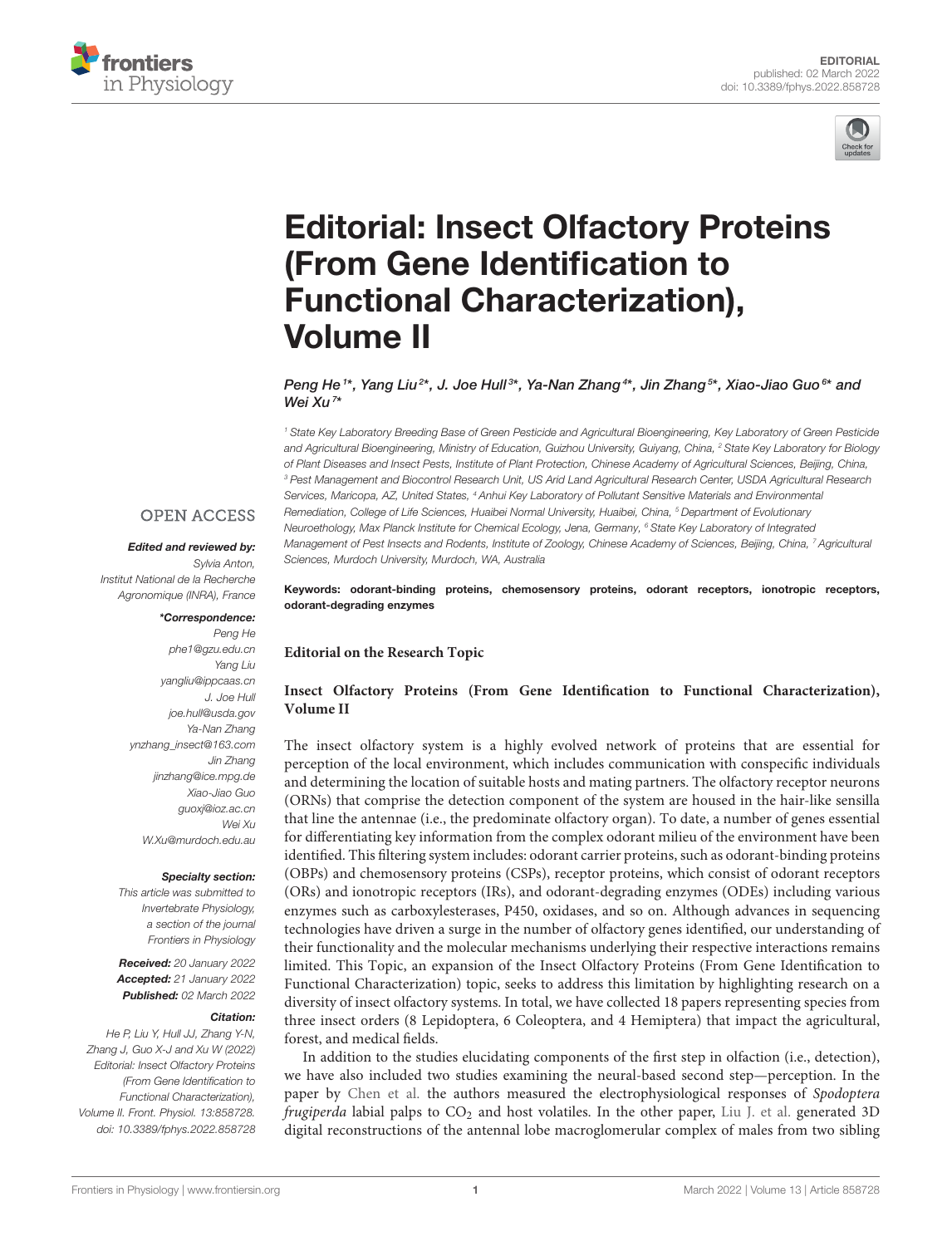moth species (Ectropis obliqua and Ectropis grisescens) that respond to opposite sex pheromone combinations. Volumetric differences in the anterior-lateral glomerulus and posteriorventral glomerulus of the two species suggest a possible reason for the differing biological responses to sex pheromone compounds.

### TRANSCRIPTOME-BASED IDENTIFICATION AND EXPRESSION PATTERN OF NOVEL OLFACTORY-RELATED GENES

Improvements in RNA sequencing and subsequent data processing/analyses have made transcriptomes more economical, which has not only facilitated identification of olfactory-related genes but also made it feasible to assess transcript expression across a range of tissues, development stages, and conditions. In this Topic, [Zhu et al.](https://doi.org/10.3389/fphys.2021.717698) generated sex specific antennal transcriptomes for a bark beetle (Scolytus schevyrewi) fruit tree pest. In addition to identifying 47 ORs, 22 IRs, 22 OBPs, and 11 CSPs, their study also used RT-PCR to examine the tissue expression profile of the identified OBPs and CSPs. In a different study, [Yi et al.](https://doi.org/10.3389/fphys.2021.674023) screened adult antennal transcriptomes from another beetle pest (Holotrichia parallela) for a specific class of ODE, carboxylesterases (CXEs). Homologous BLAST analyses allowed the authors to identify 20 candidate CXEs, seven of which were found via RT-qPCR to exhibit antennae-biased expression. Similarly, [Liu H. et al.](https://doi.org/10.3389/fphys.2021.727619) identified 17 candidate CXE glutathione-S-transferases (GSTs) from antennal transcriptomes of the Indian meal moth (Plodia interpunctella), one of which PiGSTd1 was predominantly expressed in male antennae and was shown to efficiently degrade a sex pheromone component as well as some host odorants.

Using an antenna-specific transcriptome from the greater wax moth (Galleria mellonella), [Jiang et al.](https://doi.org/10.3389/fphys.2021.663040) identified 102 olfactory genes, including 21 OBPs, 18 CSPs, 43 ORs, 18 IRs, and 2 SNMPs, and examined the tissue expression profile of a subset of the genes. In contrast, [Zhang, X. et al.](https://doi.org/10.3389/fphys.2021.682537) used broader transcriptomic datasets (larval heads and integuments) to identify 15 OBPs, 6 CSPs, 2 ORs, 14 IRs, and 1 SNMP in Endoclita signifier, a lepidopteran pest of eucalyptus trees. Elevated expression of a subset (5 OBPs, 2 CSPs, and 1 OR) of the genes in larval heads led the authors of the study to posit potential olfactory roles. In a comparative study of sibling beetle weevil (Eucryptorrhynchus scrobiculatus and Eucryptorrhynchus brandti) transcriptomes, [Wang Q. et al.](https://doi.org/10.3389/fphys.2021.661310) identified 12 CSPs and found that CSP7, 8, and 9 in both species are mainly expressed in adult antennae. Additionally, EscrCSP8a and EbraCSP8 shared relatively low sequence identity and showed distinct binding affinities with (1R)-(+)-alpha-pinene, (–)-beta-caryophyllene, and beta-elemen via docking analysis.

OBP expression profiles are frequently differentiated by [phenotypic-dependent functional roles. In support of this,](https://doi.org/10.3389/fphys.2021.732578) Zhang S. et al. used transcriptomic datasets from the grain aphid (Sitobion miscanthi) to examine the temporal expression of five OBPs including three previously identified as aphid alarm pheromone (E-β-farnesene, EBF) binding proteins. Intriguingly, they found relatively stable and high expression of OBP9 in adults of both wing morphs and that expression was upregulated in response to EBF induction suggesting this protein may be a crucial molecule for EBF recognition in aphids. In contrast, the effects of EBF on OBP7 were limited to only winged adults and that OBP3 was not induced in either wing type.

[Wang L. et al.](https://doi.org/10.3389/fphys.2021.702973) similarly used transcriptomic and RT-qPCR analyses across various tissues to examine OBP expression in two wing morphs of the soybean aphid (Aphis glycines). In this aphid species, all 15 OBPs, including three novel OBPs, exhibited varied expression profiles across tissues. The expression of seven OBPs, however, were significantly higher in winged adults than wingless adults, and OBP6 were differentially expressed between the two wing phenotypes.

### TYPICAL AND ATYPICAL FUNCTIONAL ROLES OF OBPS AND CSPS

Although the olfactory function of OBPs and CSPs is frequently indicated by elevated and/or specific expression in antennae, the role of these proteins in binding biologically relevant odorants has also been demonstrated both in vivo and in vitro. Using an in vitro fluorescence-binding assay, [Li et al.](https://doi.org/10.3389/fphys.2021.678698) measured the binding affinities of a subset of recombinant OBPs and CSPs from the coleopteran pest Galeruca daurica (Joannis) for host-derived odorants. Two OBPs (6 and 15) and two CSPs (4 and 5) were found to bind multiple host plant odorants. Furthermore, RNAi-mediated knockdown of OBP15 and CSP5 reduced electroantennogram (EAG) responses in [female adults to a panel of host volatiles. Similarly,](https://doi.org/10.3389/fphys.2021.721247) Wang Z. et al. show that expression of CSP15 in the brown marmorated stink bug (Halyomorpha halys) is likewise antennae dominant and in vitro assays revealed high binding affinities for EAGactive host volatiles β-ionone, cis-3-hexen-1-yl benzoate, and methyl (2E,4E,6Z)-decatrienoate.

In addition to olfaction, OBPs and CSPs have also been [implicated in gustation, vision, and insecticide responses.](https://doi.org/10.3389/fphys.2021.712593) Guo et al. comprehensively analyzed the spatiotemporal expression profile of four silkmoth (Bombyx mori) OBPs—two pheromonebinding proteins (PBP) and two general odorant-binding proteins (GOBPs). Expression of the respective transcripts varied with age and all were found expressed in non-olfactory tissues including the early embryo, brain, and silk gland. Furthermore, expression in non-olfactory tissues was induced in response to abamectin exposure. Based on these results, the authors posit novel roles for OBPs in pesticide binding and suggest they have additional functions beyond antennal sex pheromone detection.

### MOLECULAR AND FUNCTIONAL CHARACTERIZATION OF ORS

Functional ORs are a dimeric complex between specific, narrowly tuned ORs and Orco, a highly conserved OR co-receptor. In this Topic, [Zhang, Liu, et al.](https://doi.org/10.3389/fphys.2021.649590) cloned the Orco gene from the white-spotted flower chafer (Protaetia brevitarsis) and found that silencing the gene impaired EAG responses to an aggregation